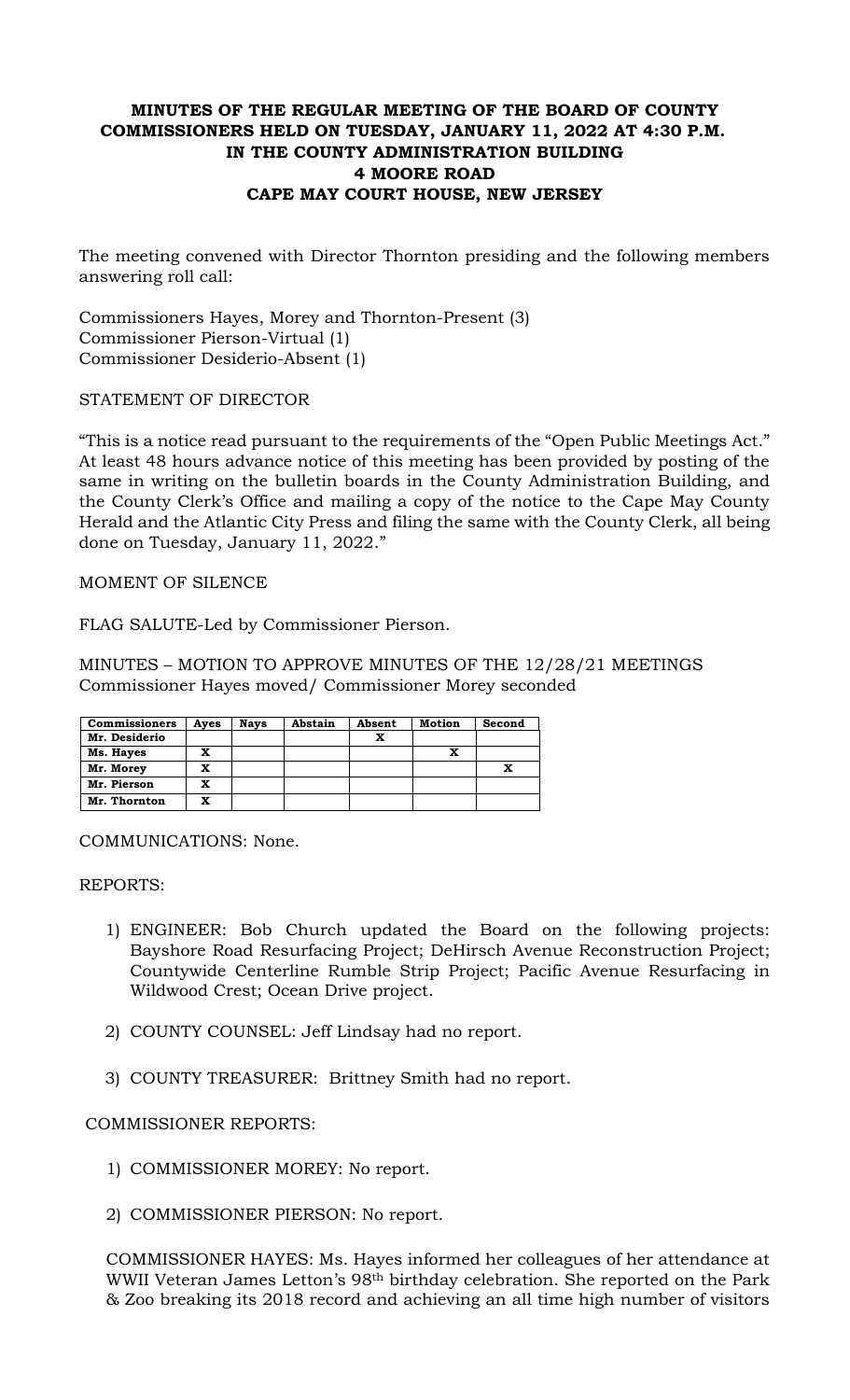MINUTES OF A REGULAR MEETING HELD JANUARY 11, 2022 (CONTINUED)

in 2021. There were 621,646 visitors in 2021, she said. She encouraged people to get and see the ever-changing new additions to the Park/Zoo.

3) COMMISSIONER THORNTON: No report.

### **RESOLUTIONS:**

### **INTRODUCED BY MR. PIERSON, SECONDED BY MS. HAYES**

- 19-22 Resolution designating Tuesday, January 11, 2022 at 3:00 P.M. as the date for the annual meeting to be held in the Leonard C. Desiderio Public Safety Training Gymnasium, 110 Justice Way, Cape May Court House, NJ 08210. (This Resolution authorizes the date and location of the Annual Reorganization Meeting. Resolutions adopted at this meeting designate departments, rules and procedures for the year.)
- 20-22 Resolution authorizing execution of an Agreement between County of Cape May, the Cape May County Prosecutor and the Prosecutor's Employee Organization.

(This Resolution authorizes execution a labor agreement with the Prosecutor's Employees Organization in the Office of the Cape May County Prosecutor, for the period of January 1, 2022 through December 31, 2024.)

21-22 Resolution accepting award from the New Jersey Department of Children and Families for Child Advocacy Development Grants-Capital in the amount of \$193,147.11.

(This Resolution accepts award for Child Advocacy Development Grants-Capital in the amount of \$193,147.11.)

22-22 Resolution authorizing various Agreements with certain vendors for Advertising, Commercials, and Promotional Media for 2022 for County of Cape May.

(This Resolution authorizes County Departments to use specified resources for promotional marketing without public advertising for bids pursuant to N.J.S.A.40A:11-5(1)(k).)

23-22 Resolution authorizing on-going public sale of surplus property and vehicles through contracted Online Auction Service.

(This Resolution authorizes the County to conduct online auctions as needed to dispose of County surplus property and vehicles through December 31, 2022.)

24-22 Resolution authorizing use of certain Regional, State, and National Contract Vendors for 2022.

(This Resolution enables the County to utilize Regional, State, and National cooperative contracted vendors.)

| <b>Commissioners</b> | Ayes | <b>Nays</b> | Abstain | Absent | <b>Motion</b> | Second |
|----------------------|------|-------------|---------|--------|---------------|--------|
| Mr. Desiderio        |      |             |         | x      |               |        |
| Ms. Hayes            | x    |             |         |        |               |        |
| Mr. Morey            | x    |             |         |        |               |        |
| Mr. Pierson          | X    |             |         |        |               |        |
| Mr. Thornton         | x    |             |         |        |               |        |

### **INTRODUCED BY MS. HAYES, SECONDED BY MR. PIERSON**

25-22 Resolution awarding as-needed contracts to multiple Veterinarians for Veterinary Services for Animal Shelter & Adoption Center.

> (This Resolution awards as-needed contracts to Cape Veterinary Associates, LLC, NJ Veterinary Associates d/b/a Parkway Veterinary Hospital, NVA Shore Veterinary Management, LLC, Ocean View Veterinary Hospital, and Pet Services of New Jersey, P.C. for a term of one year commencing, January 1, 2022, with two (2) additional one-year options.)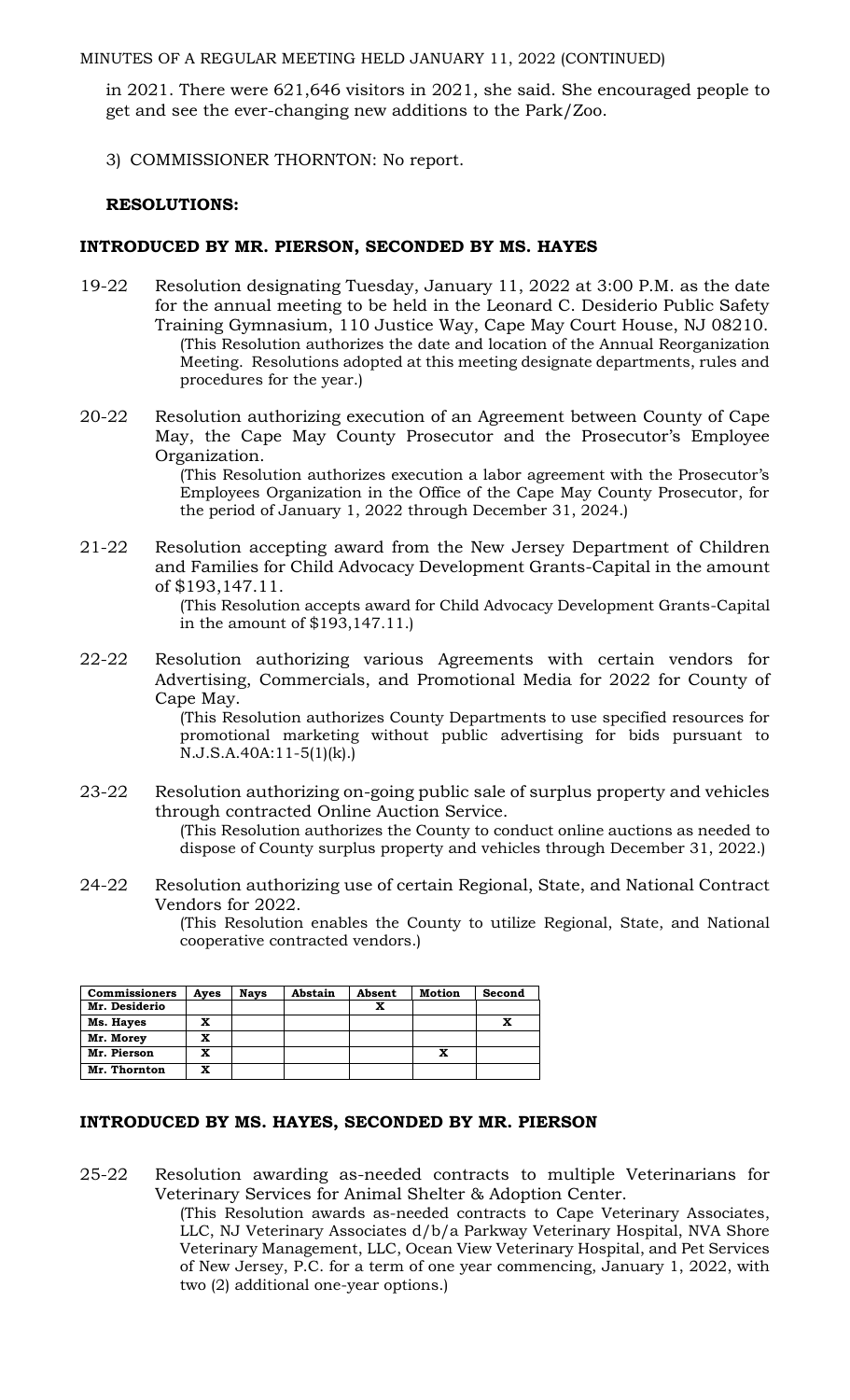#### MINUTES OF A REGULAR MEETING HELD JANUARY 11, 2022 (CONTINUED)

- 26-22 Resolution awarding Contract No. C1-272 to Inspire Diagnostics, LLC for COVID-19 Diagnostic and Testing Services for the Sheriff's Office. (This Resolution awards contract No. C1-272, on an as-needed basis, to Inspire Diagnostics, LLC to provide diagnostic test products and services for the presence of COVID-19 for the Sheriff's Office for a term of six (6) months commencing January 12, 2022.)
- 27-22 Resolution granting and amending various Leaves of Absence to County Employees. (This Resolution authorizes County Employees to be placed on a Leave of Absence in accordance with the County Leave of Absence Policy and the Family Medical Leave Act (FMLA).)
- 28-22 Resolution authorizing application for the LIHEAP Program in the amount of \$3,884.00.

(This Resolution authorizes application for the LIHEAP Program in the amount of \$3,884.00 for the period of 7/1/21 through 6/30/22.)

29-22 Resolution supplementing the 2022 Salary Resolution and approving appointments and salaries.

(This Resolution authorizes the hiring of new County employees, temporary assignment pay, salary changes or corrections, title changes and promotions of County employees when applicable.)

30-22 Resolution appointing members to the Cape May County Women's Commission.

> (This Resolution appoints member to the Cape May County Women's Commission. Terms to expire as follows: Krista Fitzsimons; October 2, 2022, Barbara Zuzulock; June 8, 2023 and Camille Fitzmartin; October 6, 2024.)

| <b>Commissioners</b> | Ayes | <b>Nays</b> | Abstain | Absent | Motion | Second |
|----------------------|------|-------------|---------|--------|--------|--------|
| Mr. Desiderio        |      |             |         | x      |        |        |
| Ms. Hayes            | x    |             |         |        |        |        |
| Mr. Morey            | x    |             |         |        |        |        |
| Mr. Pierson          | x    |             |         |        |        |        |
| Mr. Thornton         | x    |             |         |        |        |        |

#### **INTRODUCED BY MR. MOREY, SECONDED BY MR. PIERSON**

31-22 Resolution closing the contract and accepting the work of IH Engineers, Inc. for Professional Traffic and Roadside Safety Engineering Services on an As-Needed Basis.

(This Resolution accepts the work and closes the contract.)

- 32-22 Resolution authorizing an Indemnification Agreement with DelMoSports, LLC for its Escape the Cape Triathlon on June 12, 2022. (This Resolution gives permission to DelMoSports, LLC to utilize County roads for a triathlon.)
- 33-22 Resolution authorizing Change Order No. 1 in the amount of \$0.00 to Asphalt Paving Systems, Inc. for DeHirsch Avenue (CR550) Phase II, Borough of Woodbine.

(This Resolution authorizes a change order for an extension of time that will not exceed April 30, 2022.)

34-22 Resolution authorizing Change Order No. 1 in the amount of \$0.00 to Zone Striping, Inc. for FY 2020 Cape May County Centerline Rumble Strip Project. (This Resolution authorizes a change order for an extension of time that will not exceed April 30, 2022.)